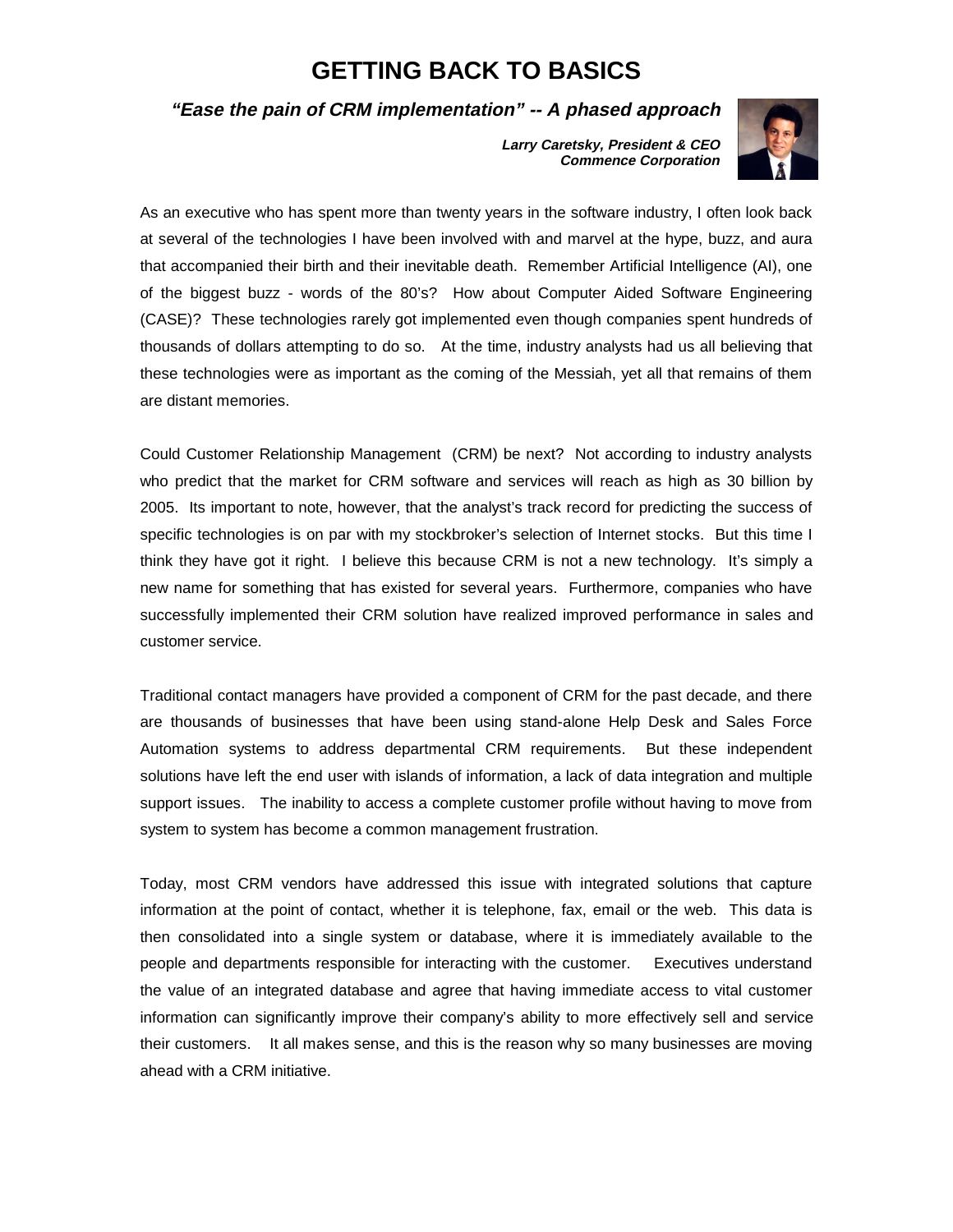## **Factors Contributing to Failure**

Why then are so many CRM solutions failing? According to the Gartner Group, as many as 70% of CRM implementations are unsuccessful. In addition, industry reports also indicate that the customer satisfaction rating among CRM solution providers is a dismal 63%, right in line with the much maligned airline industry.

There may be several causes for the high failure rate in enterprise type implementations, but two primary reasons seem to surface to the top with small to mid-size companies. First, implementation of a comprehensive CRM solution often requires a fundamental change in the policies and procedures of how a company sells and supports its customers. Changing to a customer-centric business model, meaning always placing the customer first can be very difficult to implement. Employees have a tendency to cling to old policies and focus on better ways to manage their business rather than creating a better customer experience. This type of change requires strong commitment from senior management and must permeate throughout the organization. You can't just speak it, document it in your brochures or place it on the back of your mission statement. You must execute it with passion. Without this commitment, even the simplest of CRM solutions will fail.

The second cause has to do with the technology itself. The solutions available today are simply too complex. The predicted growth of the CRM sector has created vendor hysteria on par with the California gold rush. Hundreds of companies have entered the space, all claiming to offer the most comprehensive, feature-rich solution. In order to get a leg up on the competition, these solution providers have their engineering teams working day and night creating overly complex features that prove to provide little, if any, value to the customer. The solutions have now become so complex that system integrators, value added resellers and consulting firms are struggling to get them implemented, all at the customer's expense.

#### **How to Obtain Success**

If you look back at some of the most successful products in the past decade, you will find that they were point solutions, providing narrowly focused capabilities such as contact management, project management and opportunity management. They were easy to implement, easy to use and provided immediate value to the user. This resulted in strong user acceptance.

I began to ask myself why CRM solutions could not be implemented the same way, as point solutions. Who mandated that companies must tackle the implementation of marketing campaign management, sales management and customer support functionality all at once? Why does back office integration have to be completed at the same time? Add to this the changes in policies and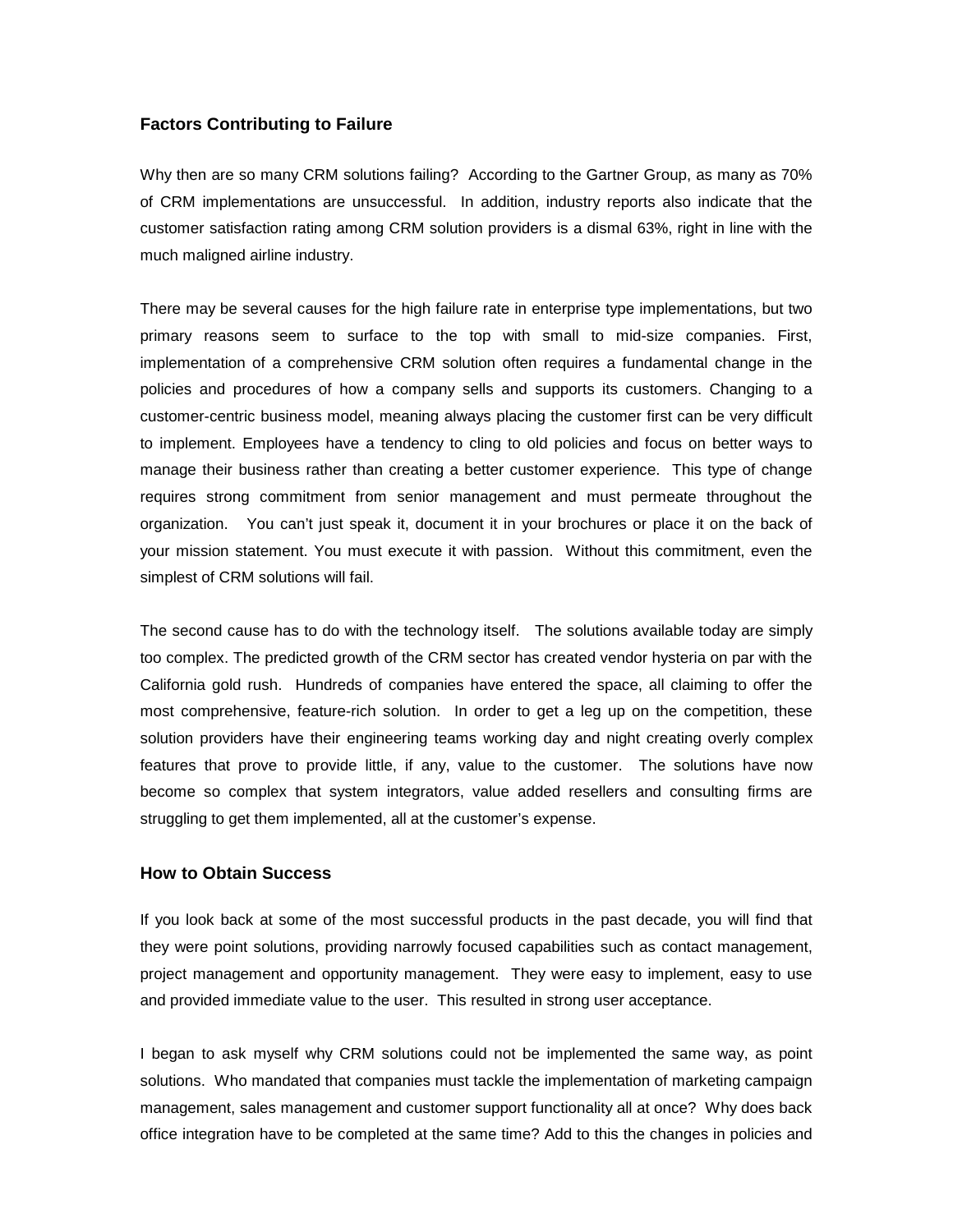procedures required to transform to a customer-centric business model and it's no wonder that we are seeing so many failures in the CRM space. We are simply asking people to do too much all at once. It's time we get back to basics

As a provider of CRM solutions for small to mid-size businesses I challenged my professional services and development team to create a methodology or process whereby our customers could implement our CRM solution on a departmental level, one step at a time. We had already created an "out-of-the-box" solution that offered a rapid implementation, but we wanted to take it one step further. This resulted in the creation of S.T.E.P**,** the **Successful Technology Enablement Process.** 

## **The S.T.E.P. Approach**

**S.T.E.P.** takes a modular approach to your CRM initiative using a best practice guide to insure the successful implementation of one department at a time. S.T.E.P. recommends that you begin

with the sales organization, automating the sales process first, and then move on to marketing, campaign management or the customer support functions. S.T.E.P. allows you to start small and break down the implementation process into pieces that are attainable, based on the customer's requirements and resource



availability. S.T.E.P. allows management's commitment and involvement in each phase of the implementation. Management will help to facilitate workplace productivity, discuss the reasons for moving to a customer-centric business model and assist in maintaining complete control over the project. This is critical as the implementation begins to spread through the different departments.

## **S.T.E.P. Consists of Five Phases:**

#### **Step I Needs Analysis**

During this phase of the implementation we document the strategic and tactical objectives of the department. We determine the process, workflow and functional requirements and identify areas where information needs to be tracked, shared and integrated.

## **Step II Project Planning**

A formal departmental implementation plan will be created, and finalized during this phase. A system administrator will be selected to coordinate with members of the department as well the system integrator or consultant(s) managing the implementation.